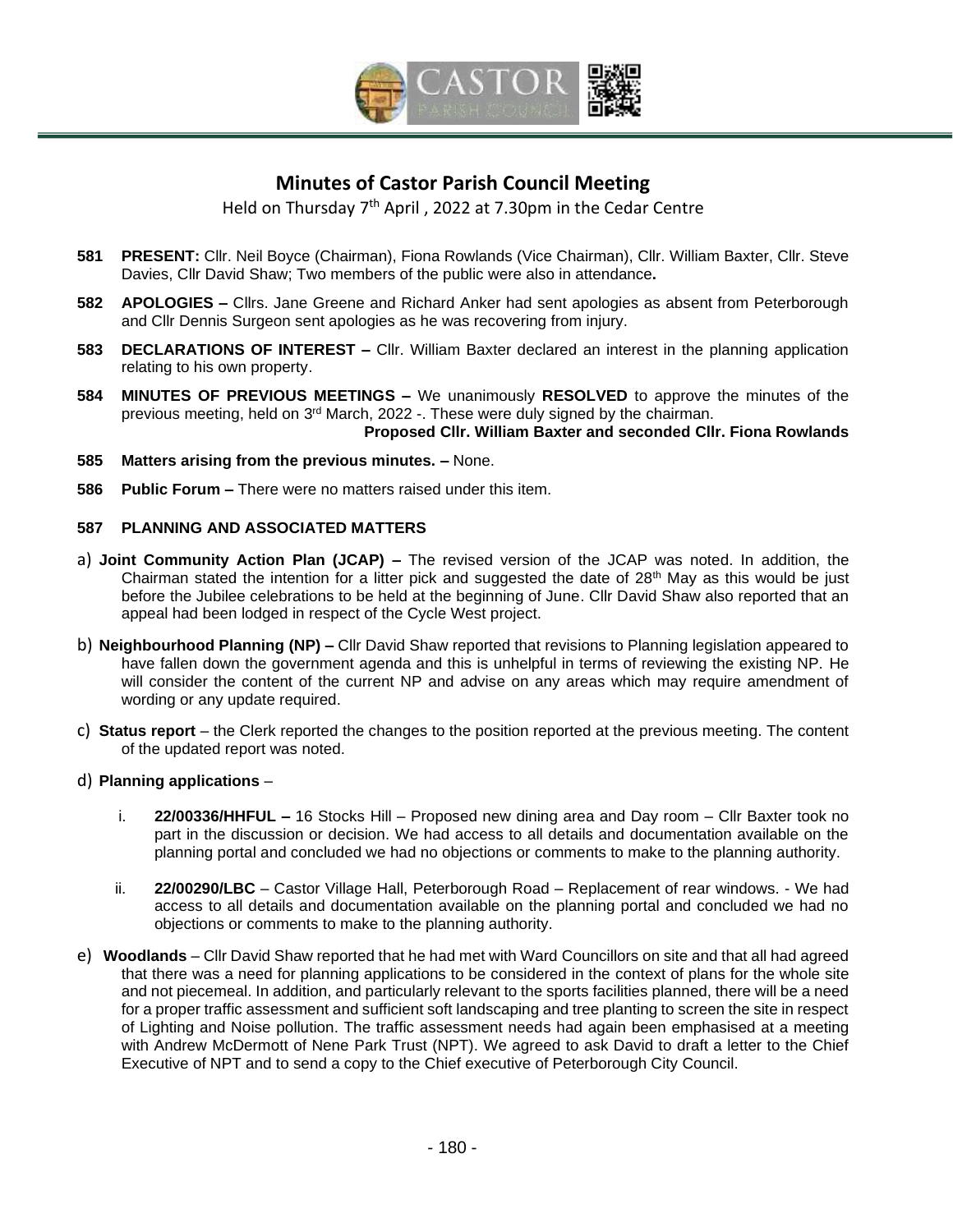# **588 LAND & ALLOTMENTS:**

Cllr. William Baxter suggested it was time for the annual land walk and invited councillors to let him know which Saturday mornings in Late April / Early May would be convenient to them.

**589 HIGHWAYS –** No matters raised at this meeting.

# **590 COMMUNITY MATTERS –**

- a) **Joint Parish Liaison Group (JPLG) –** We noted that there would be a meeting with Ailsworth parish council and that this would be a remote meeting on Zoom
- b) **Langdyke Trust - Nature Recovery Plan (NRP) –** We noted that there would be further work around the Coppice later in April including fencing works to make the area secure**.**
- c) **Queens Platinum Jubilee –**.
	- i. **Commemorative tree on the Village Green** Nothing to add at this time
	- ii. **Castor in Bloom** Cllr. Jane Greene reported that the planters would be in place and planted up on 30<sup>th</sup> April
	- iii. **National "Beacon Lighting" event** The Clerk reported that the Beacon had been delivered and Cllr. William Baxter agreed to purchase the bottles of Gas.

#### d) **Standing Stones –**

- **i. Visibility and security** We noted that the work to clear the area around the Site should be carried out during April.
- ii. **Water Leak** Cllr. Baxter reported that the water leak by the Standing Stones was now extensive and that Anglian Water were now monitoring the situation.
- iii. **Tree Removal** Cllr. William Baxter reported that Peterborough City Council were obtaining quotes to remove their tree which had fallen on to parish council land.

# **591 GOVERNANCE MATTERS**

i. **S106 Monies –** The Clerk reported receipt of a draft legal agreement from Peterborough City Council and had circulated copies to all councillors. We agreed that the terms in the legal agreement were acceptable to us and instructed the Clerk to sign the agreement on our behalf.

#### **Proposed Cllr. William Baxter Seconded Cllr. Neil Boyce**

- **ii. Village Hall Repairs –** We noted that the Planning Application had been made by the trustees of the Village Hall. The Clerk reported on the requirements of VAT regulations and our inability to reclaim the VAT on any work done to the Village Hall. We noted the report and agreed that we would require details of the work to be carried out, evidence of quotations obtained and invoices for the work in order to provide financial assistance towards the cost of the work.
- **iii. Annual Parish Meeting –** We agreed to hold the Annual **Parish Meeting** commencing at 7.15pm on 12th May,2022 prior to the Annual meeting of the Parish Council. The Annual meeting of the **Parish Council** to commence at 7.30 on that day, or such later time on the conclusion of the Annual Parish Meeting.
- **iv. Metro Bank notice Deposit account –** Cllrs Steve Davies and Cllr. Richard Anker agreed to attend the Metro Bank and sign forms for the 95-day notice deposit account
- **v. Annual Governance and Accountability Return -** We had before us Section 1 of the annual return which had also been circulated to all parish councillors with the agenda. We considered each statement in turn and instructed the Clerk to tick Yes to all statements except statement 9 as not applicable to this parish council

#### **Proposed Cllr. Neil Boyce Seconded Cllr. David Shaw**